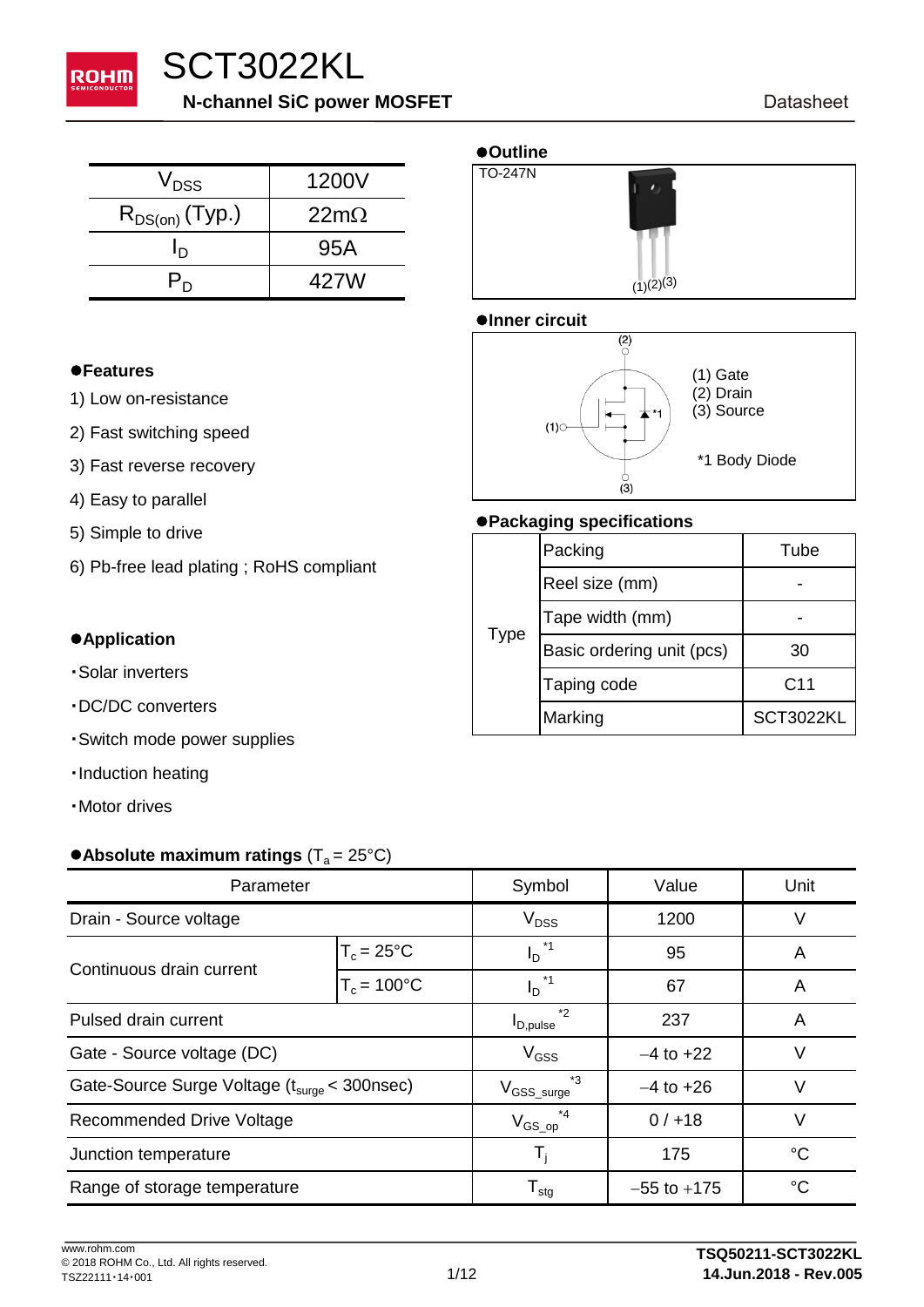#### l**Thermal resistance**

| Parameter                           | Symbol     | Values |                      |      | Unit          |
|-------------------------------------|------------|--------|----------------------|------|---------------|
|                                     |            | Min.   | $\tau_{\text{VP}}$ . | Max. |               |
| Thermal resistance, junction - case | $R_{thJC}$ | ۰      | 0.27                 | 0.35 | $\degree$ C/W |

## **• Electrical characteristics (T<sub>a</sub> = 25°C)**

|                                                | Conditions<br>Symbol<br>Parameter      | Values                          |                          |                | Unit                     |           |
|------------------------------------------------|----------------------------------------|---------------------------------|--------------------------|----------------|--------------------------|-----------|
|                                                |                                        | Min.                            | Typ.                     | Max.           |                          |           |
| Drain - Source breakdown<br>voltage            | $V_{(BR)DSS}$                          | $V_{GS} = 0V$ , $I_D = 1mA$     | 1200                     |                |                          | V         |
|                                                |                                        | $V_{DS}$ = 1200V, $V_{GS}$ = 0V |                          |                |                          |           |
| Zero gate voltage<br>drain current             | $I_{\text{DSS}}$                       | $T_i = 25^{\circ}C$             |                          | 1              | 10                       | μA        |
|                                                |                                        | $T_i = 150^{\circ}C$            | $\overline{\phantom{a}}$ | $\overline{2}$ | $\overline{\phantom{a}}$ |           |
| Gate - Source leakage current                  | $I_{\text{GSS}+}$                      | $V_{GS}$ = +22V, $V_{DS}$ = 0V  |                          |                | 100                      | nA        |
| Gate - Source leakage current                  | $I_{\rm GSS-}$                         | $V_{GS} = -4V$ , $V_{DS} = 0V$  |                          |                | $-100$                   | nA        |
| Gate threshold voltage                         | $V_{GS (th)}$                          | $V_{DS}$ = 10V, $I_D$ = 18.2mA  | 2.7                      |                | 5.6                      | $\vee$    |
|                                                |                                        | $V_{GS}$ = 18V, $I_D$ = 36A     |                          |                |                          |           |
| Static drain - source<br>on - state resistance | $R_{DS(on)}^{5}$   $T_j = 25^{\circ}C$ |                                 |                          | 22             | 28.6                     | $m\Omega$ |
|                                                |                                        | $T_i = 125$ °C                  |                          | 33             |                          |           |
| Gate input resistance                          | $R_G$                                  | $f = 1$ MHz, open drain         |                          | 4              |                          | Ω         |

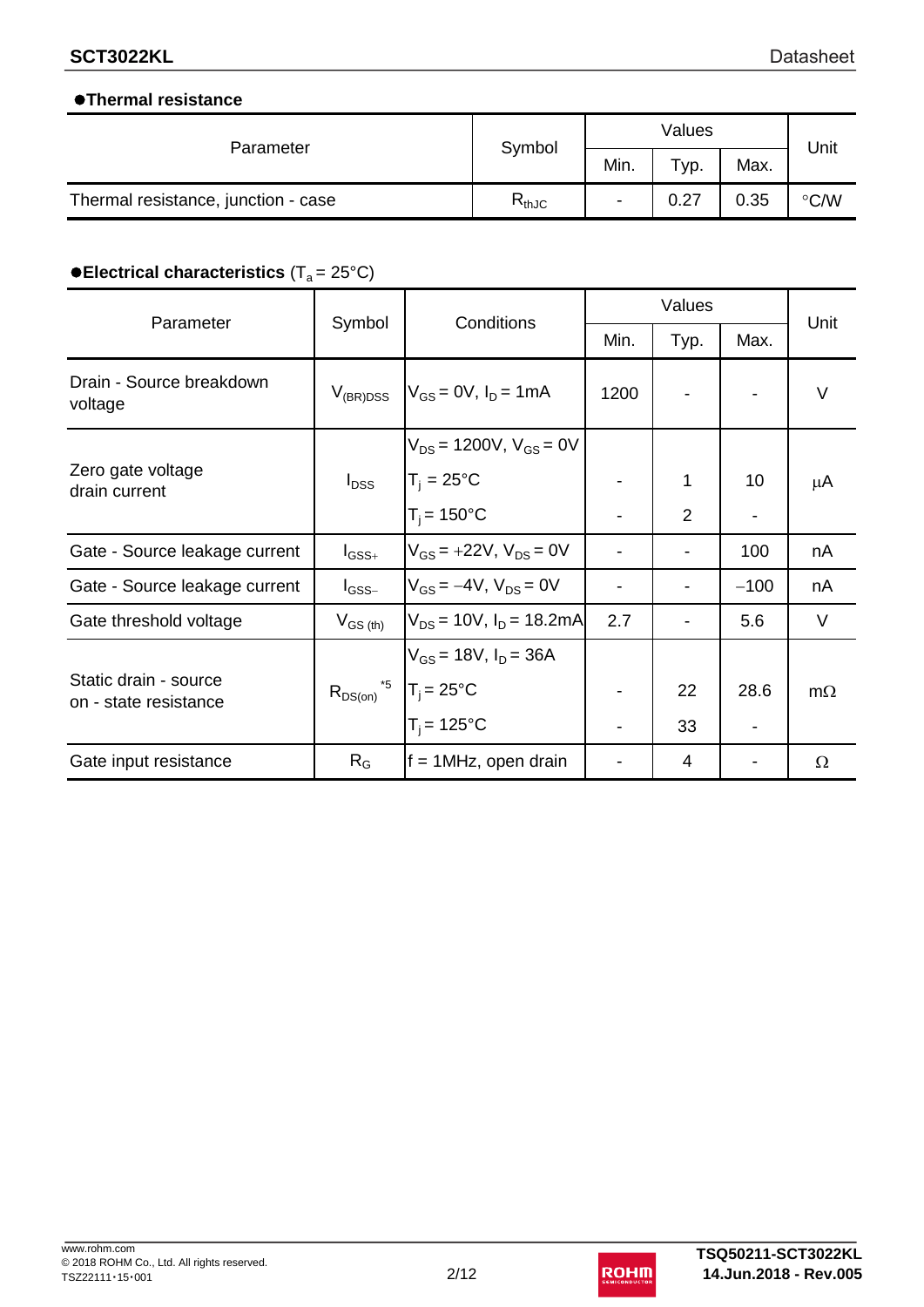## **• Electrical characteristics (T<sub>a</sub> = 25°C)**

| Parameter                                       |                                     | Conditions                                                                      |      | Values |      | Unit    |
|-------------------------------------------------|-------------------------------------|---------------------------------------------------------------------------------|------|--------|------|---------|
|                                                 | Symbol                              |                                                                                 | Min. | Typ.   | Max. |         |
| Transconductance                                | $g_{fs}$ <sup><math>*5</math></sup> | $V_{DS}$ = 10V, $I_D$ = 36A                                                     |      | 14.2   |      | S       |
| Input capacitance                               | $C_{\text{iss}}$                    | $V_{GS} = 0V$                                                                   |      | 2879   |      |         |
| Output capacitance                              | $C_{\rm oss}$                       | $V_{DS}$ = 800V                                                                 |      | 237    |      | pF      |
| Reverse transfer capacitance                    | $C_{\text{rss}}$                    | $f = 1$ MHz                                                                     |      | 108    |      |         |
| Effective output capacitance,<br>energy related | $C_{o(er)}$                         | $V_{GS} = 0V$<br>$V_{DS}$ = 0V to 600V                                          |      | 213    |      | рF      |
| Turn - on delay time                            | $*5$<br>$t_{d(on)}$                 | $V_{DD} = 400V$ , $I_D = 18A$                                                   |      | 29     |      |         |
| Rise time                                       | $t_r^{\star 5}$                     | $V_{GS} = 18 V/0 V$                                                             |      | 44     |      |         |
| Turn - off delay time                           | $*5$<br>$t_{d(\text{off})}$         | $R_{L} = 22\Omega$                                                              |      | 67     |      | ns      |
| <b>Fall time</b>                                | $t_f^*$ <sup>5</sup>                | $R_G = 0\Omega$                                                                 |      | 28     |      |         |
| Turn - on switching loss                        | $*5$<br>$E_{\text{on}}$             | $V_{DD} = 600V, I_D = 36A$<br>$V_{GS}$ = 18V/0V<br>$R_G = 0\Omega L = 250\mu H$ |      | 632    |      | $\mu$ J |
| Turn - off switching loss                       | $\mathsf{E_{\text{off}}}^{\star 5}$ | $E_{\text{on}}$ includes diode<br>reverse recovery                              |      | 243    |      |         |

## **• Gate Charge characteristics (T<sub>a</sub> = 25°C)**

| Parameter            |                                  | Conditions                    | Values                   |      |      | Unit |
|----------------------|----------------------------------|-------------------------------|--------------------------|------|------|------|
|                      | Symbol                           |                               | Min.                     | Typ. | Max. |      |
| Total gate charge    | $Q_g^{\star 5}$                  | $V_{DD} = 600V$               | -                        | 178  | ۰    |      |
| Gate - Source charge | *5<br>$\mathsf{Q}_{\mathsf{gs}}$ | $I_D = 36A$                   |                          | 40   |      | nC   |
| Gate - Drain charge  | *5<br>$Q_{\text{gd}}$            | $V_{GS}$ = 18V                |                          | 80   |      |      |
| Gate plateau voltage | V <sub>(plateau)</sub>           | $V_{DD} = 600V$ , $I_D = 36A$ | $\overline{\phantom{0}}$ | 9.6  |      |      |

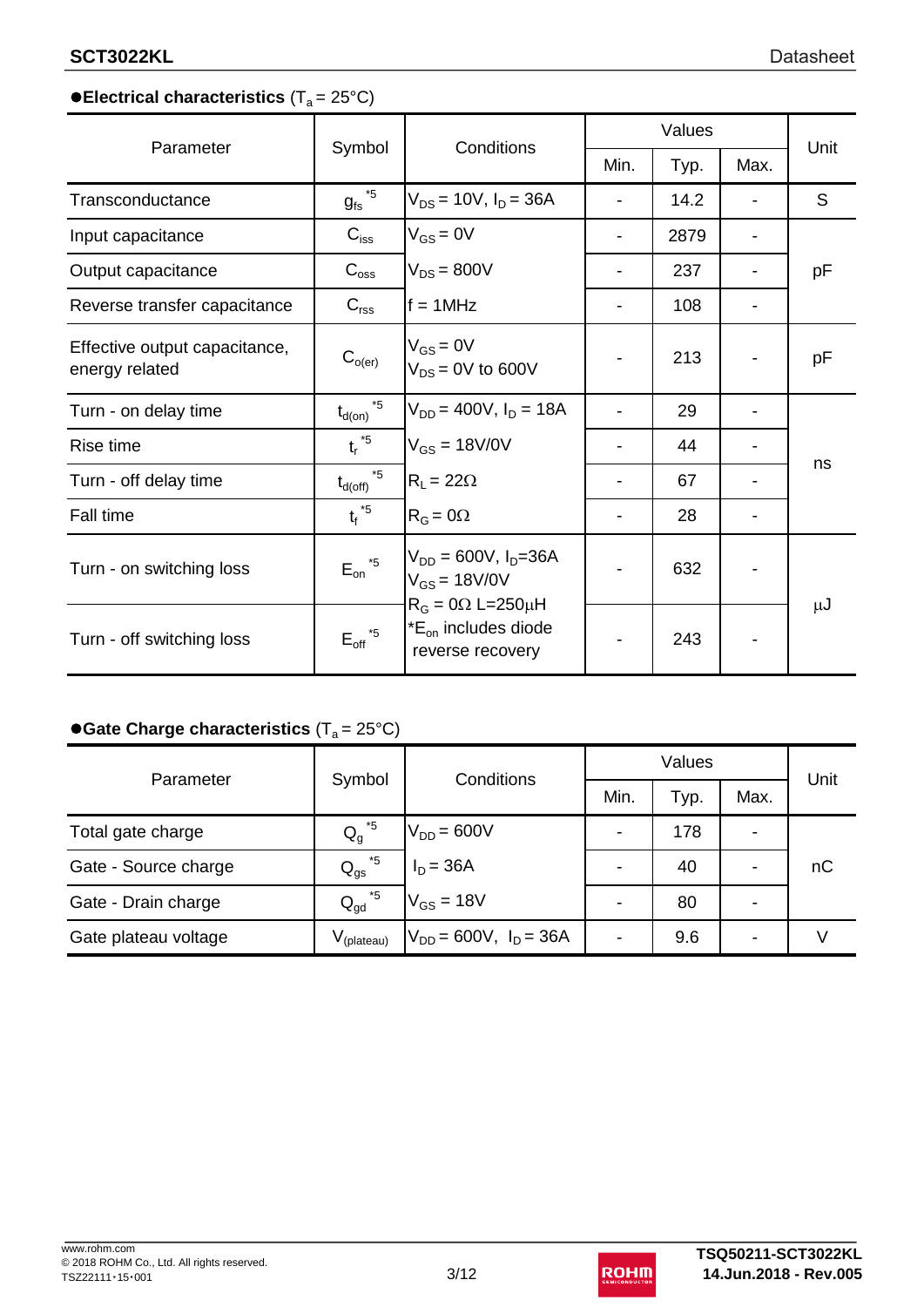### l**Body diode electrical characteristics (Source-Drain) (Ta = 25°C)**

| Parameter                                    |                                 | <b>Conditions</b>                                   | Values |      |      | Unit |
|----------------------------------------------|---------------------------------|-----------------------------------------------------|--------|------|------|------|
|                                              | Symbol                          |                                                     | Min.   | Typ. | Max. |      |
| Inverse diode continuous,<br>forward current | $I_S$ <sup>*1</sup>             | $T_c = 25^{\circ}$ C                                |        |      | 95   | A    |
| Inverse diode direct current,<br>pulsed      | $*_{2}$<br>l <sub>SM</sub>      |                                                     |        |      | 237  | A    |
| Forward voltage                              | *5<br>$V_{SD}$                  | $V_{GS} = 0V$ , $I_S = 36A$                         |        | 3.2  |      | V    |
| Reverse recovery time                        | $t_{rr}$ *5                     | $I_F = 36A$ , $V_R = 600V$<br>$di/dt = 1100A/\mu s$ |        | 28   |      | ns   |
| Reverse recovery charge                      | $Q_{rr}$ <sup>*5</sup>          |                                                     |        | 175  |      | nC   |
| Peak reverse recovery current                | $*5$<br><b>I</b> <sub>rrm</sub> |                                                     |        | 12   |      | A    |

\*1 Limited only by maximum temperature allowed.

\*2 PW  $\leq 10 \mu s$ , Duty cycle  $\leq 1\%$ 

\*3 Example of acceptable Vgs waveform



\*4 Please be advised not to use SiC-MOSFETs with  $\rm V_{gs}$  below 13V as doing so may cause thermal runaway.

\*5 Pulsed

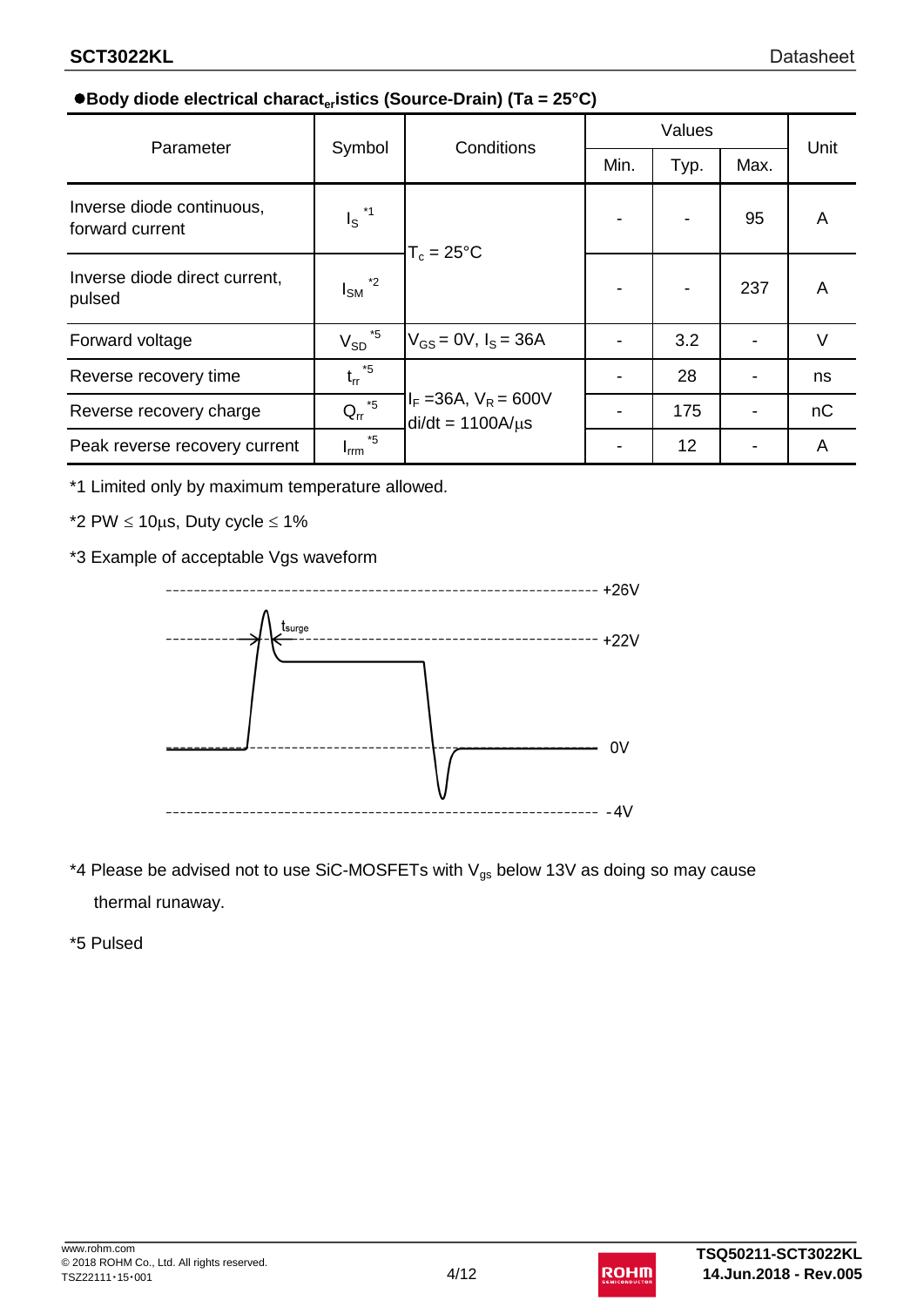

Fig.1 Power Dissipation Derating Curve

#### Fig.2 Maximum Safe Operating Area



Fig.3 Typical Transient Thermal Resistance vs. Pulse Width



www.rohm.com © 2018 ROHM Co., Ltd. All rights reserved. TSZ22111・15・001 5/12

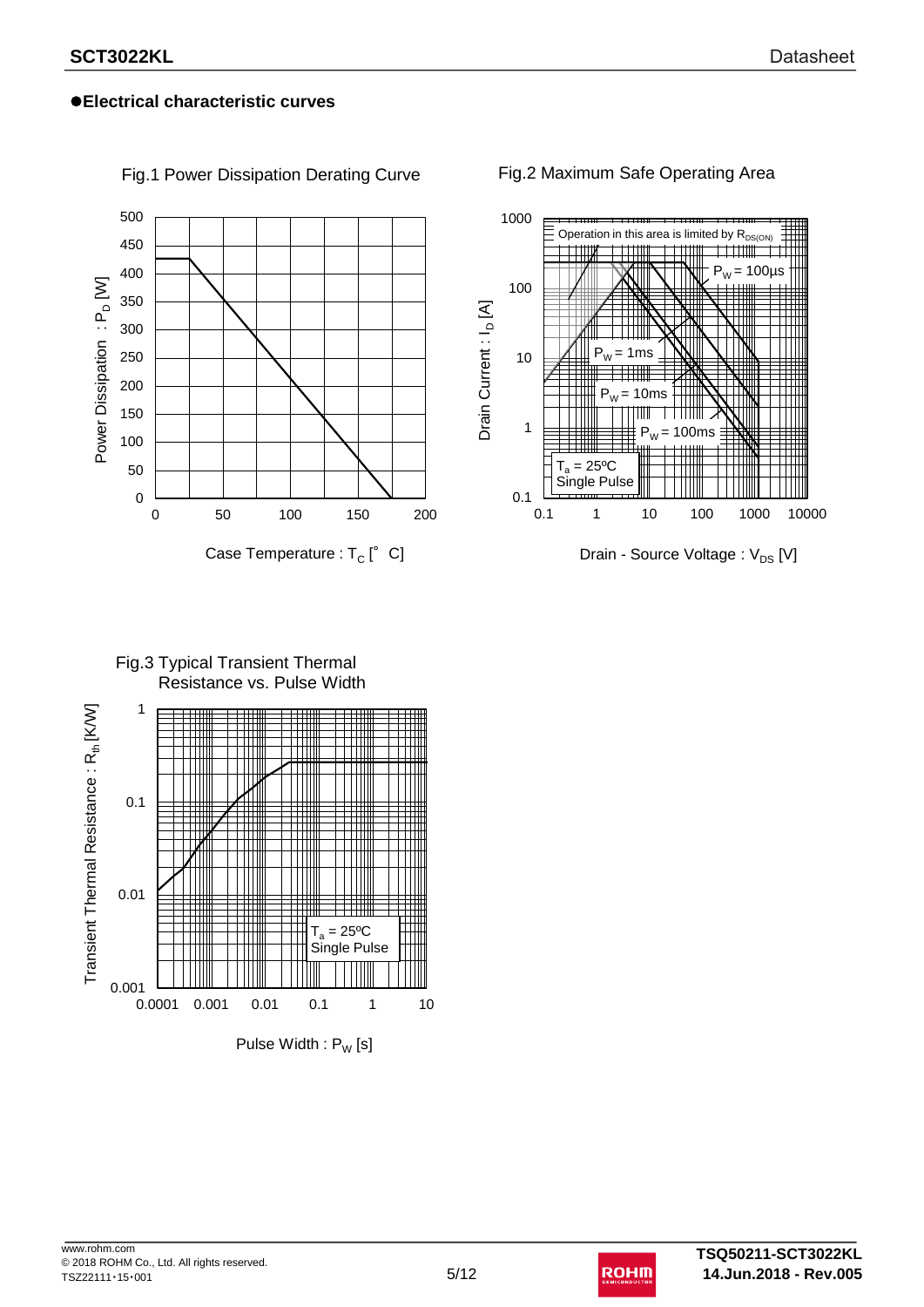

Fig.4 Typical Output Characteristics(I)

#### Fig.5 Typical Output Characteristics(II)

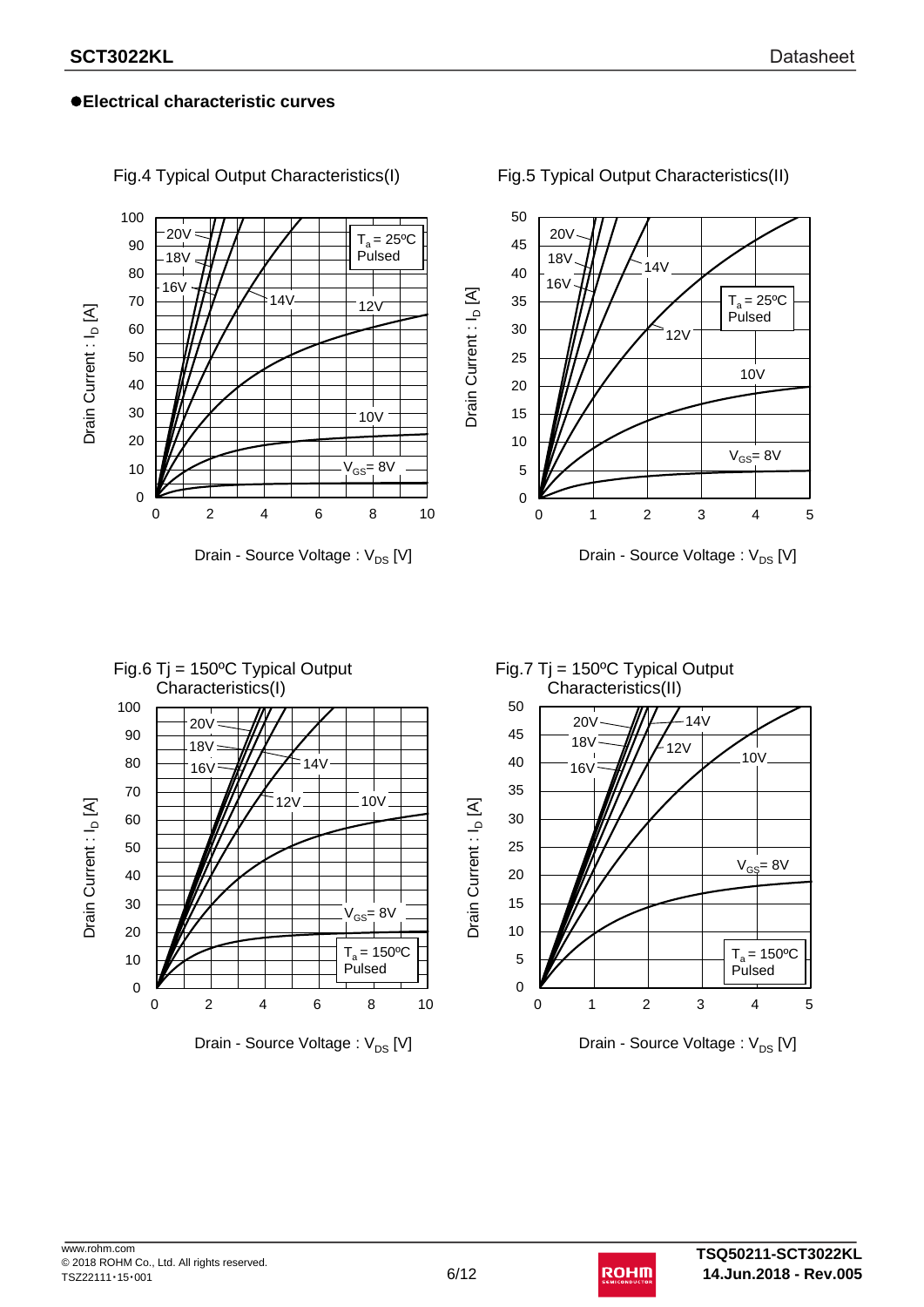

Fig.8 Typical Transfer Characteristics (I)

Fig.9 Typical Transfer Characteristics (II)



## Fig.10 Gate Threshold Voltage vs. Junction Temperature 6  $V_{DS} = 10V$  $I_D = 18.2 \text{mA}$ 5 Gate Threshold Voltage: V <sub>GS(th)</sub> [V] Gate Threshold Voltage : V  $_{\rm GS (th)}$  [V] 4 3 2 1  $0$  –50 -50 0 50 100 150 200 Junction Temperature : T<sub>j</sub> [ºC]

Fig.11 Transconductance vs. Drain Current



Drain Current :  $I_D$  [A]

 $\sf{Transconductance:}$   $g_{\sf fs}$  [S]

 $Transconductance: g_{fs}$  [S]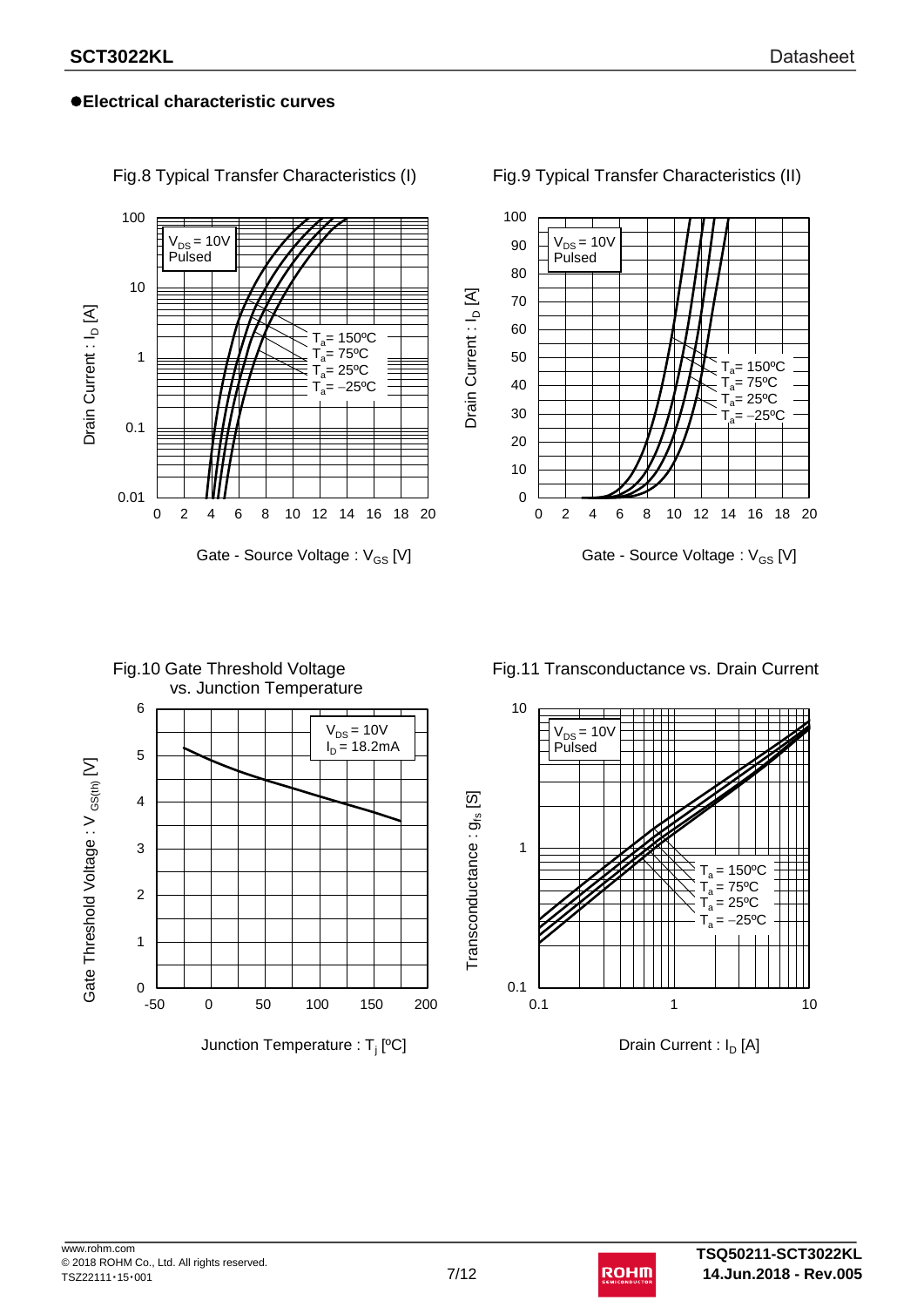

#### Fig.14 Static Drain - Source On - State Resistance vs. Drain Current 0.1  $\overline{\phantom{a}}$ Static Drain - Source On-State Resistance Static Drain - Source On-State Resistance  $T_a = 150$ <sup>o</sup>C  $T_a = 125$ <sup>o</sup>C  $T_a = 75$ <sup>o</sup>C  $T_a = 25$ <sup>o</sup>C  $T_a = -25$ <sup>o</sup>C  $\Xi$ : R<sub>DS(on)</sub>  $\overline{\mathcal{M}}$  $V_{GS}$  = 18V Pulsed 0.01 1 10 100

Drain Current :  $I_D$  [A]

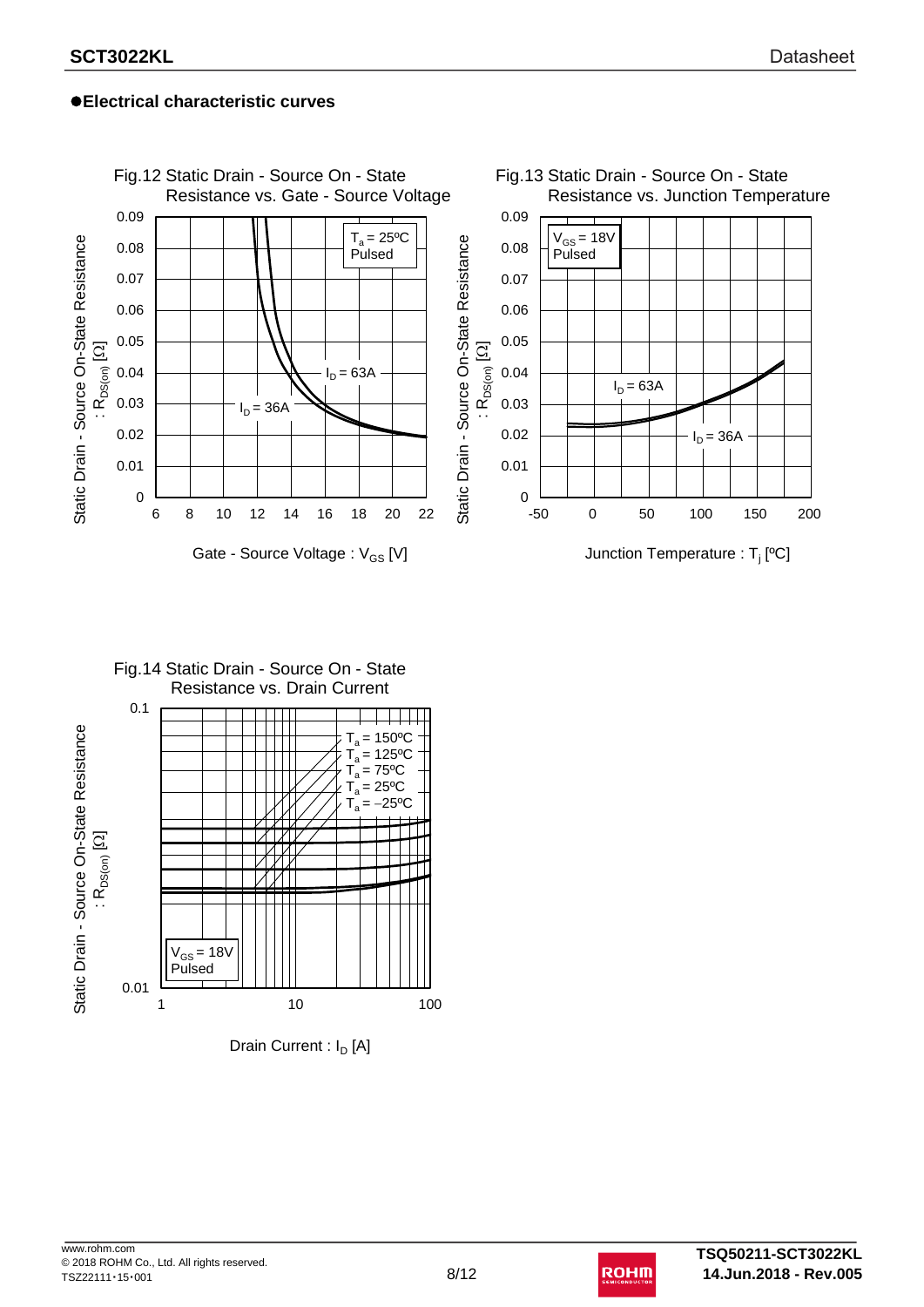

#### Fig.17 Switching Characteristics







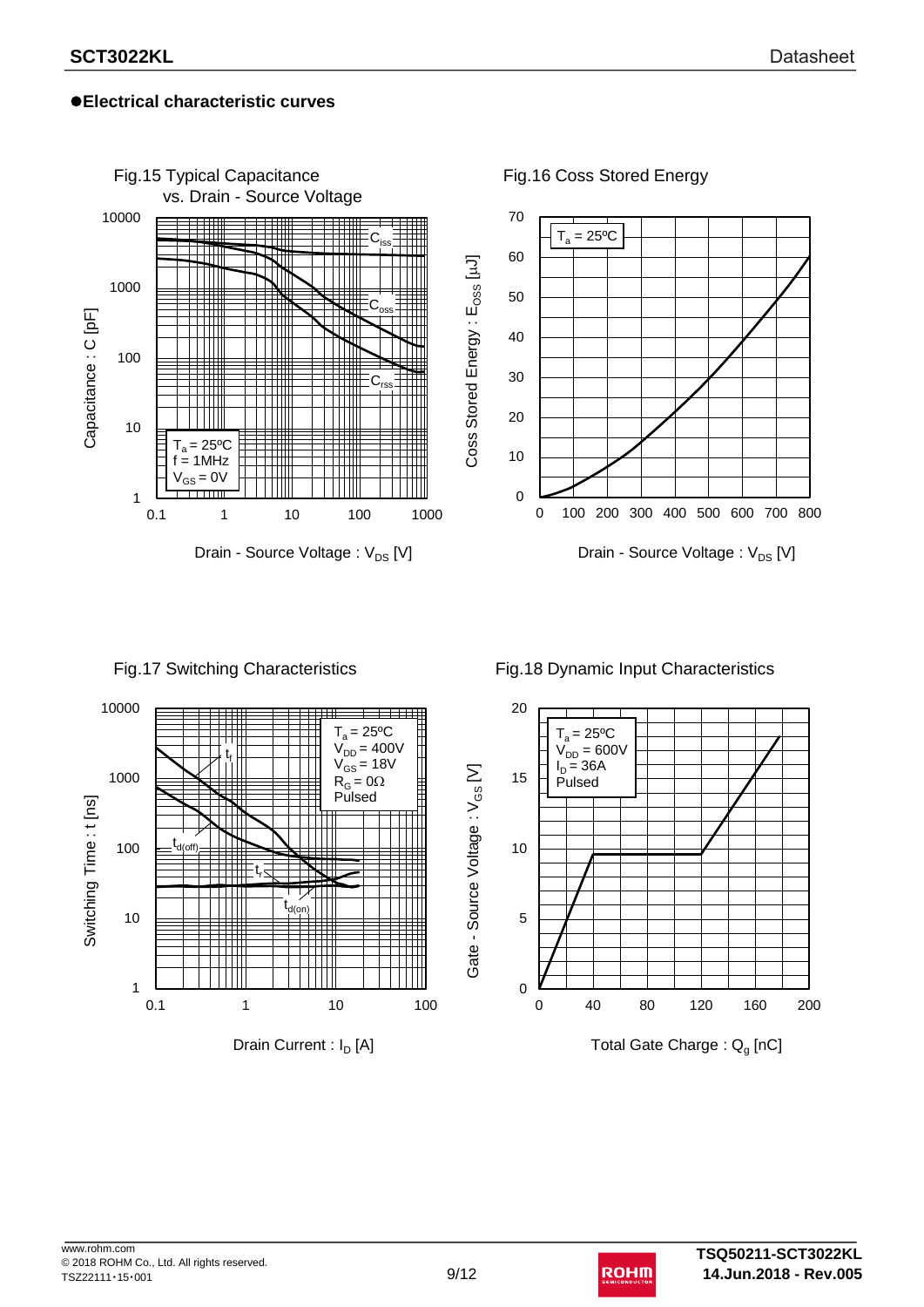



External Gate Resistance :  $R_G [\Omega]$ 

www.rohm.com © 2018 ROHM Co., Ltd. All rights reserved. TSZ22111 · 15 · 001 **10**/12

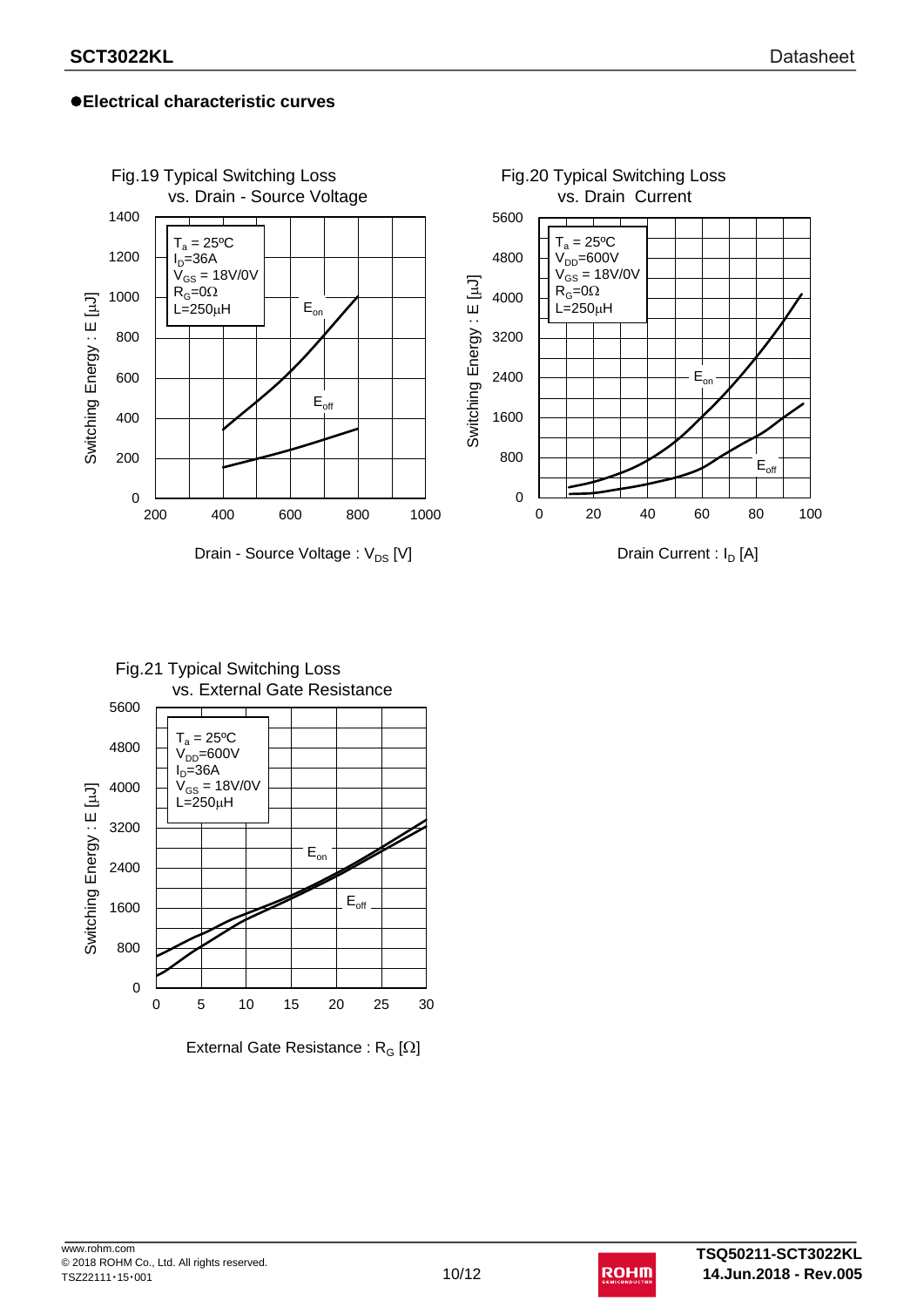

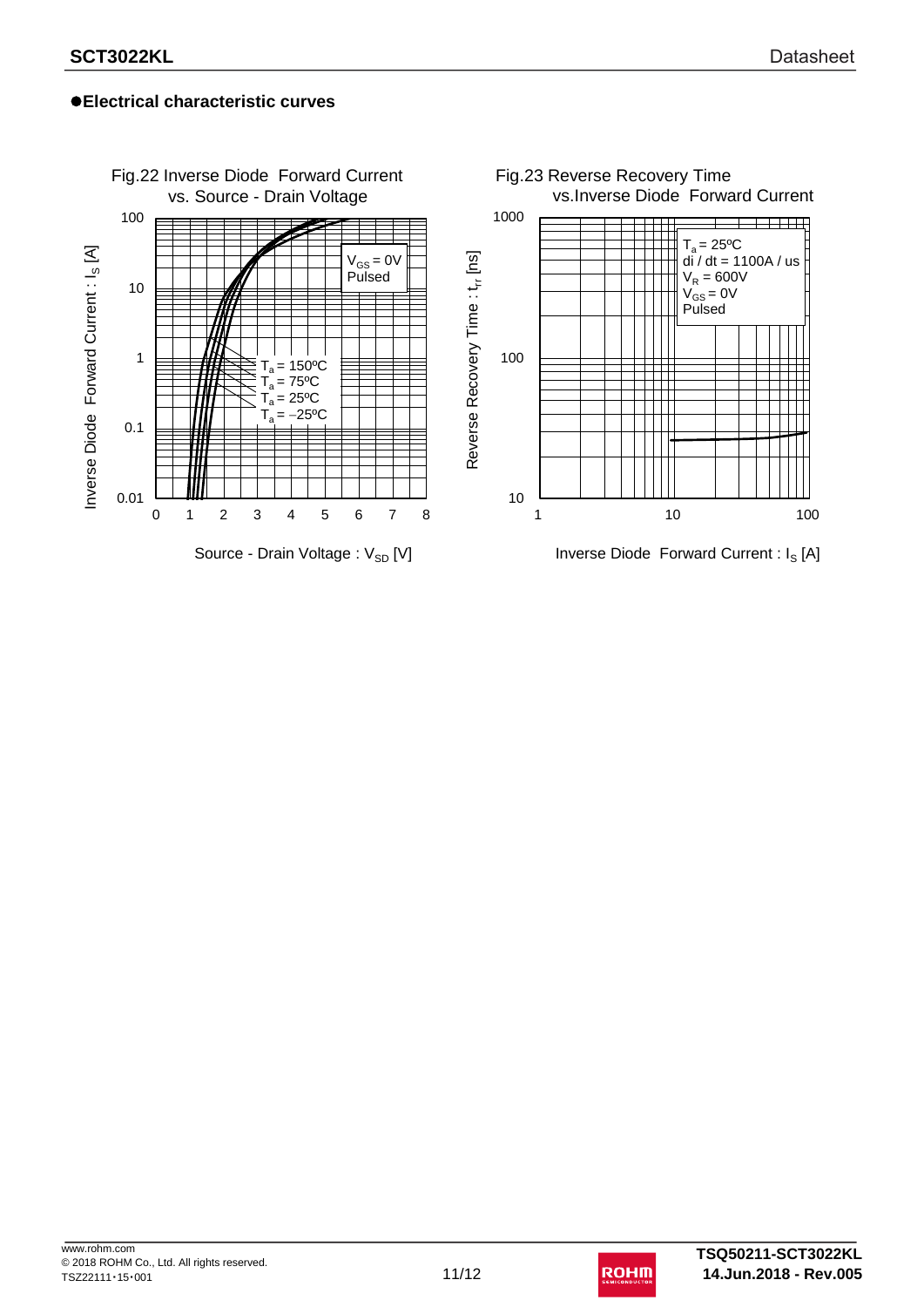#### l**Measurement circuits**

Fig.1-1 Switching Time Measurement Circuit Fig.1-2 Switching Waveforms



Fig.2-1 Gate Charge Measurement Circuit Fig.2-2 Gate Charge Waveform



Fig.3-1 Switching Energy Measurement Circuit Fig.3-2 Switching Waveforms



Fig.4-1 Reverse Recovery Time Measurement Circuit Fig.4-2 Reverse Recovery Waveform